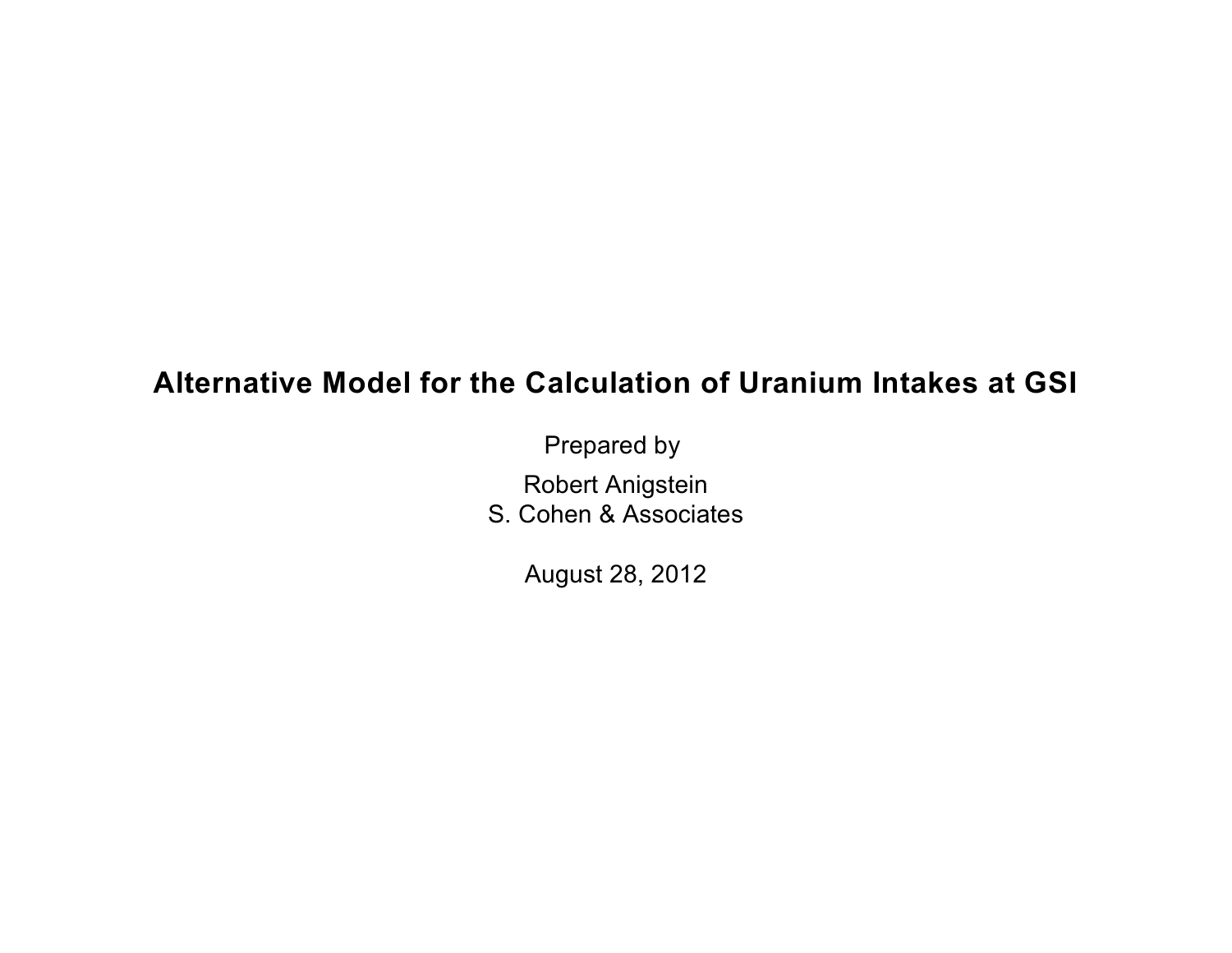

Contaminant Fate and Transport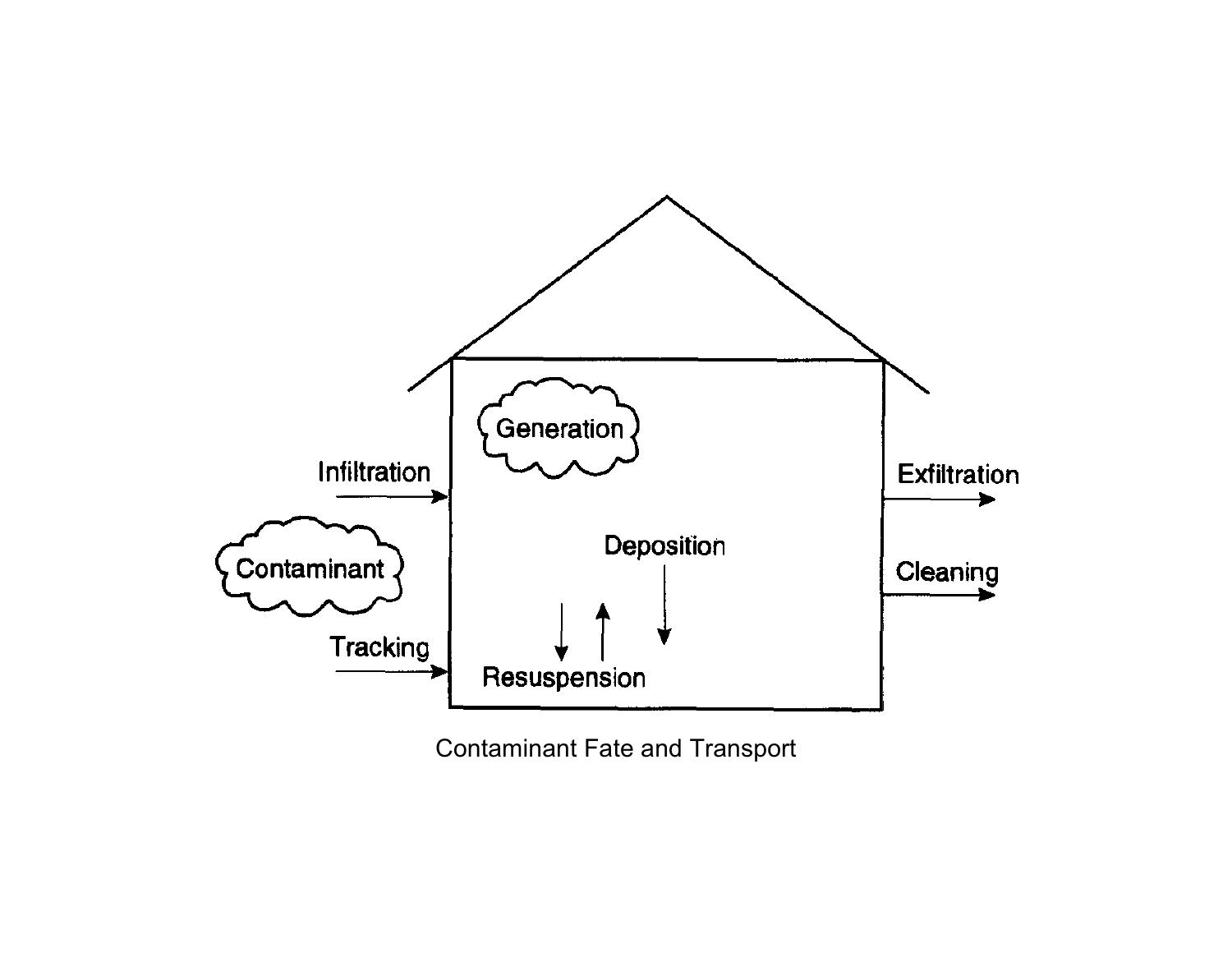| Period covered by PO |               |                           |                          | Uranium handling      |  |  |
|----------------------|---------------|---------------------------|--------------------------|-----------------------|--|--|
| Date                 |               | <b>Hours</b> <sup>a</sup> | Total $(h)$ <sup>b</sup> | Fraction <sup>c</sup> |  |  |
| $1/1/53^{d}$         | $2/28/58^{d}$ |                           |                          | 4.99% <sup>e</sup>    |  |  |
| 3/1/58               | 6/30/58       | 2928                      | 125                      | 4.27%                 |  |  |
| 7/1/58               | 10/31/58      | 2952                      | 112.5                    | 3.81%                 |  |  |
| 11/1/58              | 6/30/59       | 5808                      | 225                      | 3.87%                 |  |  |
| 7/1/59               | 6/30/60       | 8784                      | 337.5                    | 3.84%                 |  |  |
| 7/1/60               | 6/30/61       | 8760                      | 337.5                    | 3.85%                 |  |  |
| 7/1/61               | 6/30/62       | 8760                      | 437.5                    | 4.99%                 |  |  |
| 7/1/62               | 6/30/63       | 8760                      | 125                      | 1.43%                 |  |  |
| 7/1/63               | 6/30/64       | 8784                      | 28.12                    | 0.32%                 |  |  |
| 7/1/64               | 6/30/65       | 8760                      | 28.12                    | 0.32%                 |  |  |
| 7/1/65               | 6/30/66       | 8760                      | 12.86                    | 0.15%                 |  |  |

**Uranium Handling Times, Based on MCW Purchase Orders** 

a Duration of period

 $^{\text{b}}$  Total hours of uranium handling operations during specified time period

Fraction of time devoted to uranium handling operations (column  $4 \div$  column 3) c

<sup>d</sup> No purchase orders found for this period

<sup>e</sup> Maximum of all later periods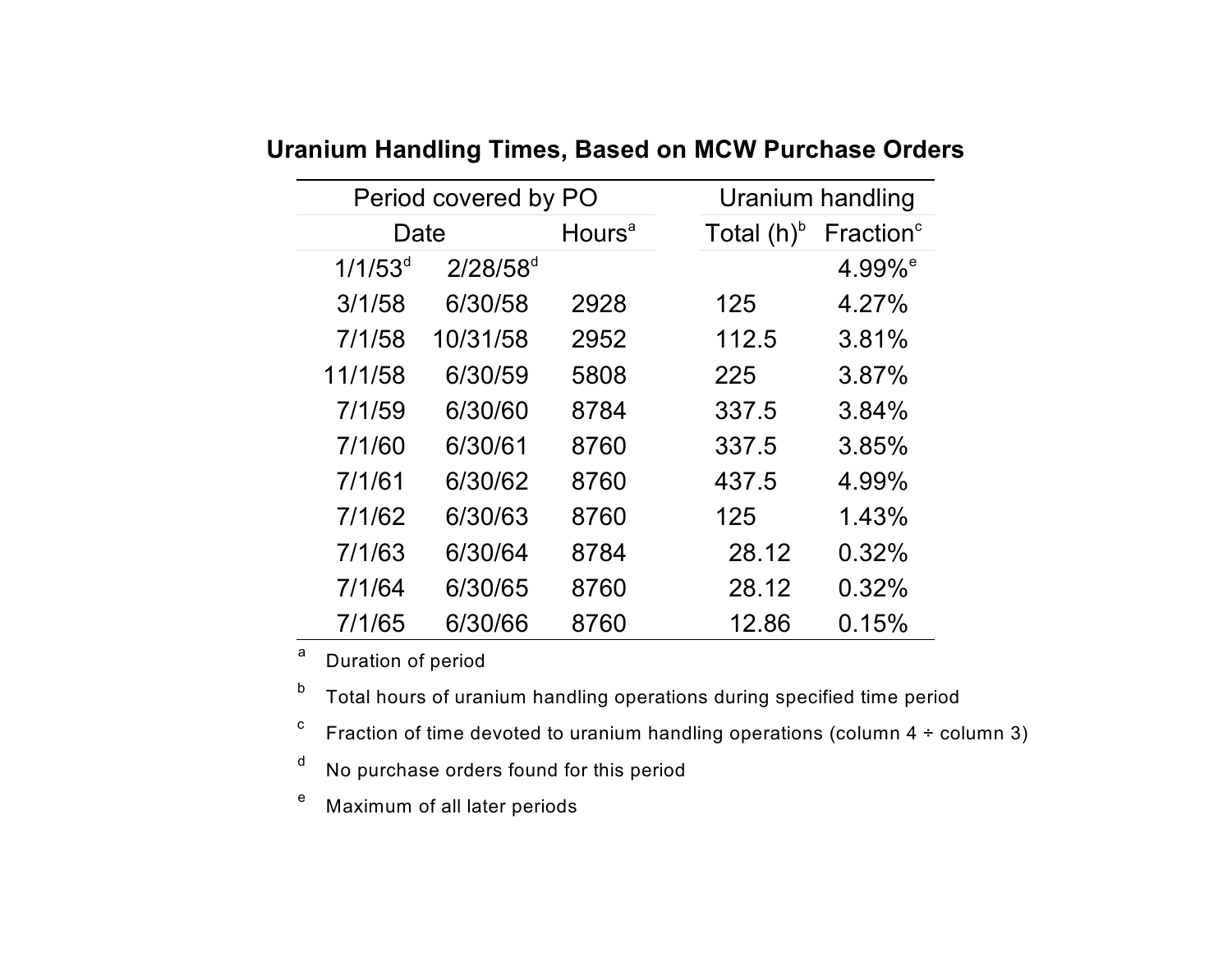# **Calculation of Surficial Uranium Concentrations**

$$
\frac{d\sigma_i}{dt} = -\mu \sigma_i + f_i R
$$

- $\sigma_i$  = surficial uranium concentration due to accumulation during time period *i* (Bq/m<sup>2</sup>)
- $t =$  time (d)
- µ = fractional removal rate  $= 6.7 \times 10^{-4} \text{ d}^{-1}$  (OTIB 70)
- *fi* = fraction of time during period *i* during which uranium handling operations occurred
- $R$  = rate of accumulation during uranium handling operations (Bq m<sup>-2</sup> d<sup>-1</sup>)

Given that  $\sigma_i(t_{i1}) = 0$ :

$$
\sigma_{i}(t) = \frac{f_{i} R}{\mu} \left( 1 - e^{-\mu (t - t_{i1})} \right) \qquad (t_{i1} < t < t_{i2})
$$
\n
$$
= \frac{f_{i} R e^{-\mu t}}{\mu} \left( e^{\mu t_{i2}} - e^{\mu t_{i1}} \right) \qquad (t_{i2} < t)
$$
\n
$$
S(t) = \sum_{i}^{n(t)} \sigma_{i}(t)
$$

- $\sigma_i(t)$ (*t*) = surficial uranium activity concentration at time *t* due to accumulation during time period *i*   $(Bq/m^2)$
- $S(t)$  = total surficial uranium activity concentration at time *t* (Bq/m<sup>2</sup>)
- *n*(*t*) = number of uranium-handling time intervals up to time *t*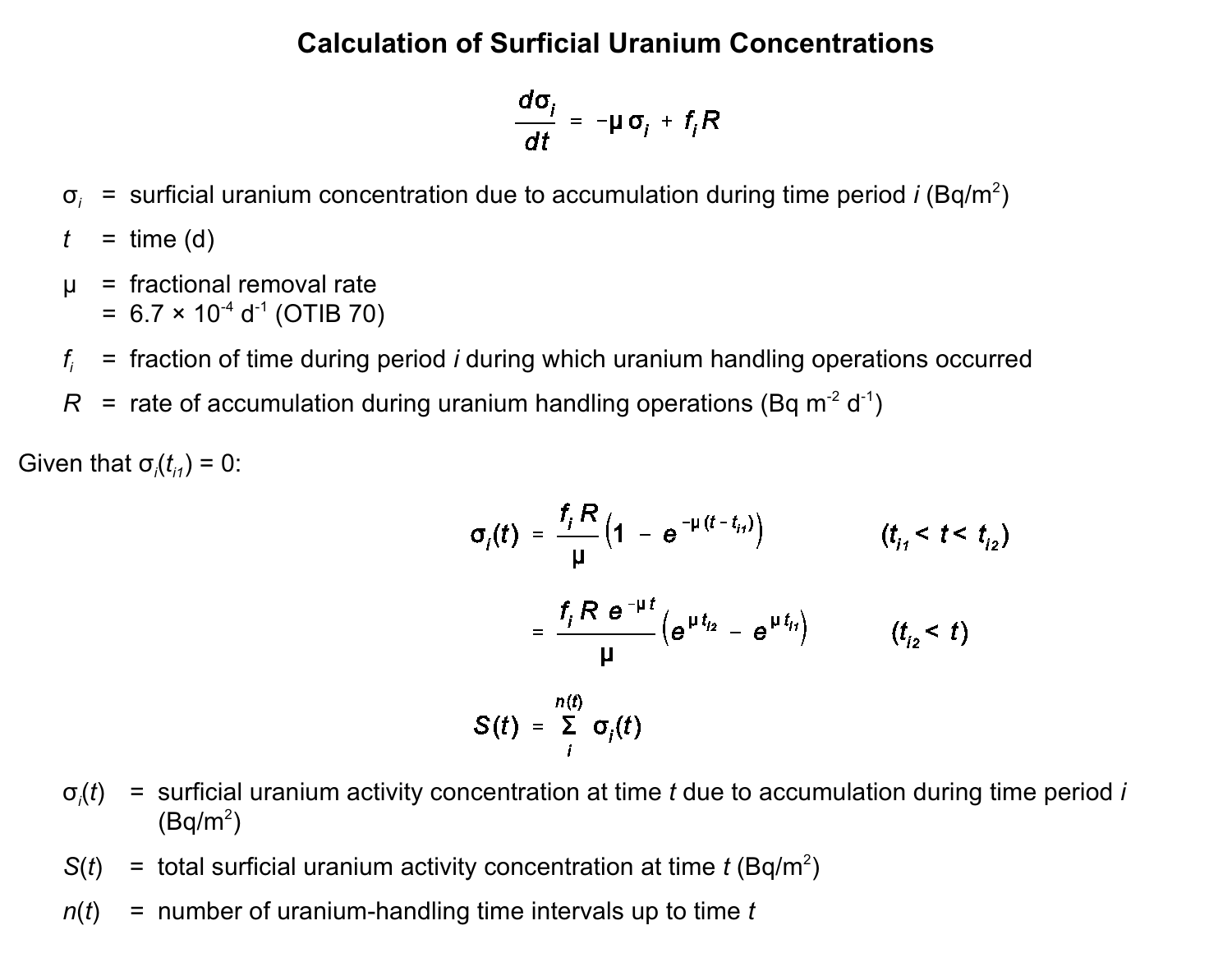

# Locations of  $\alpha$ -Activity Measurements in Old Betatron Building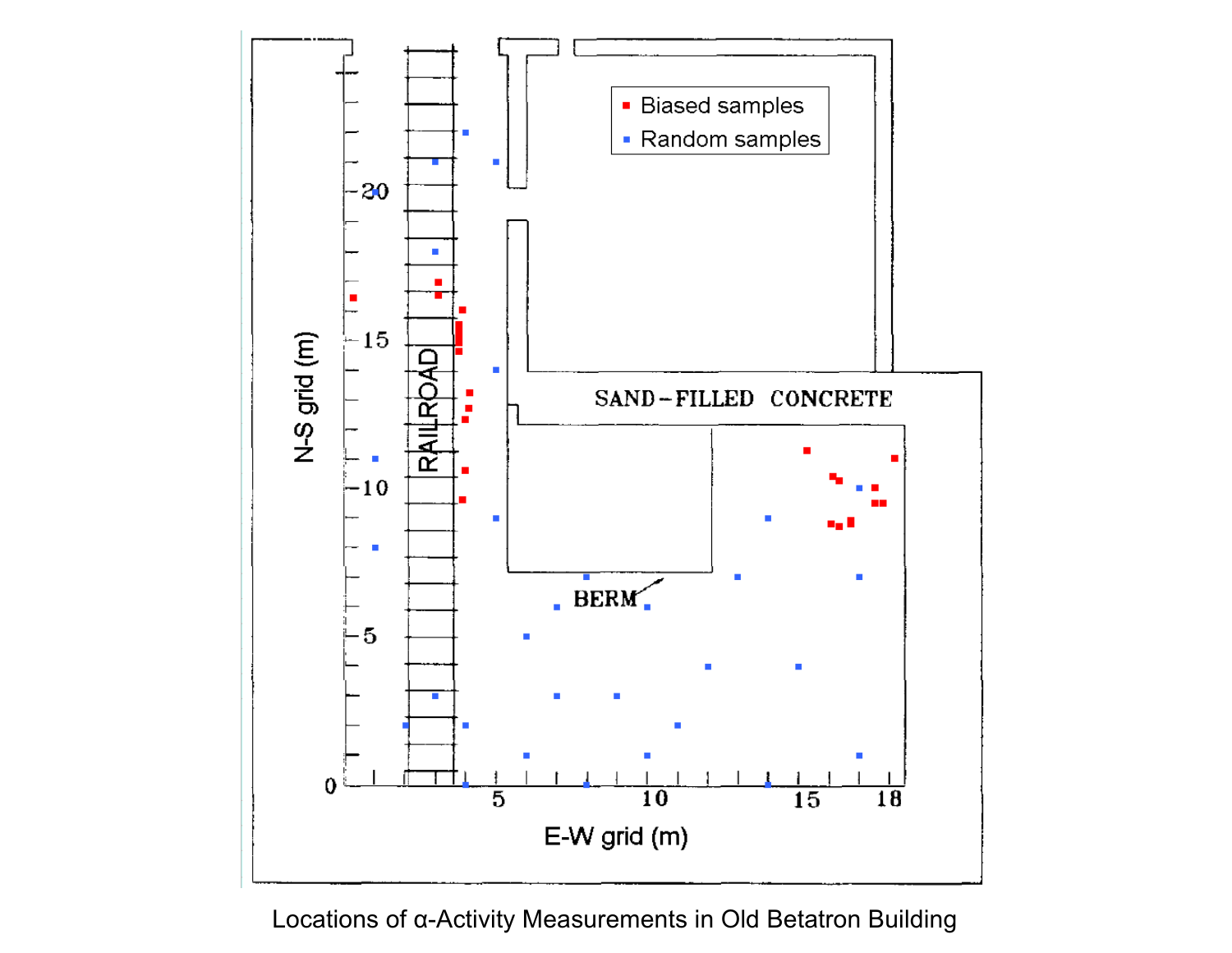| Sample location           |                         | Alpha                          |             |
|---------------------------|-------------------------|--------------------------------|-------------|
| North                     | East                    | $dpm/100$ cm <sup>2</sup>      | $Bq/m^{2a}$ |
| 0                         | $\overline{\mathbf{4}}$ | $MDA$                          | 42          |
| 0                         | 8                       | <mda< td=""><td>42</td></mda<> | 42          |
| 0                         | 14                      | <mda< td=""><td>42</td></mda<> | 42          |
| 1                         | 6                       | <mda< td=""><td>42</td></mda<> | 42          |
| 1                         | 10                      | <mda< td=""><td>42</td></mda<> | 42          |
| 1                         | 17                      | <mda< td=""><td>42</td></mda<> | 42          |
| $\overline{2}$            | $\overline{2}$          | <mda< td=""><td>42</td></mda<> | 42          |
| $\overline{\mathbf{c}}$   | 4                       | <mda< td=""><td>42</td></mda<> | 42          |
| $\overline{2}$            | 11                      | 21                             | 35          |
| $\ensuremath{\mathsf{3}}$ | 3                       | <mda< td=""><td>42</td></mda<> | 42          |
| $\ensuremath{\mathsf{3}}$ | $\overline{7}$          | 35                             | 58          |
| 3                         | 9                       | <mda< td=""><td>42</td></mda<> | 42          |
| $\overline{4}$            | 12                      | <mda< td=""><td>42</td></mda<> | 42          |
| $\overline{\mathbf{4}}$   | 15                      | $MDA$                          | 42          |
| 5                         | 6                       | <mda< td=""><td>42</td></mda<> | 42          |
| 6                         | $\overline{7}$          | <mda< td=""><td>42</td></mda<> | 42          |
| 6                         | 10                      | <mda< td=""><td>42</td></mda<> | 42          |
| $\overline{7}$            | 8                       | <mda< td=""><td>42</td></mda<> | 42          |
| $\overline{7}$            | 13                      | 35                             | 58          |
| $\overline{7}$            | 17                      | <mda< td=""><td>42</td></mda<> | 42          |
| 8                         | 1                       | $MDA$                          | 42          |
| 9                         | 5                       | <mda< td=""><td>42</td></mda<> | 42          |
| 9                         | 14                      | <mda< td=""><td>42</td></mda<> | 42          |
| 10                        | 17                      | 42                             | 70          |
| 11                        | 1                       | <mda< td=""><td>42</td></mda<> | 42          |
| 14                        | 5                       | 28                             | 47          |
| 18                        | 3                       | <mda< td=""><td>42</td></mda<> | 42          |
| 20                        | 1                       | <mda< td=""><td>42</td></mda<> | 42          |
| 21                        | 3                       | <mda< td=""><td>42</td></mda<> | 42          |
| 21                        | 5                       | <mda< td=""><td>42</td></mda<> | 42          |
| 22                        | 4                       | <mda< td=""><td>42</td></mda<> | 42          |
| Average                   |                         |                                | 43.6        |

**Alpha Activity Concentrations on Floor of Old Betatron Building** 

<sup>a</sup> Calculated assuming "<MDA" = 25 dpm/100  $\text{cm}^2$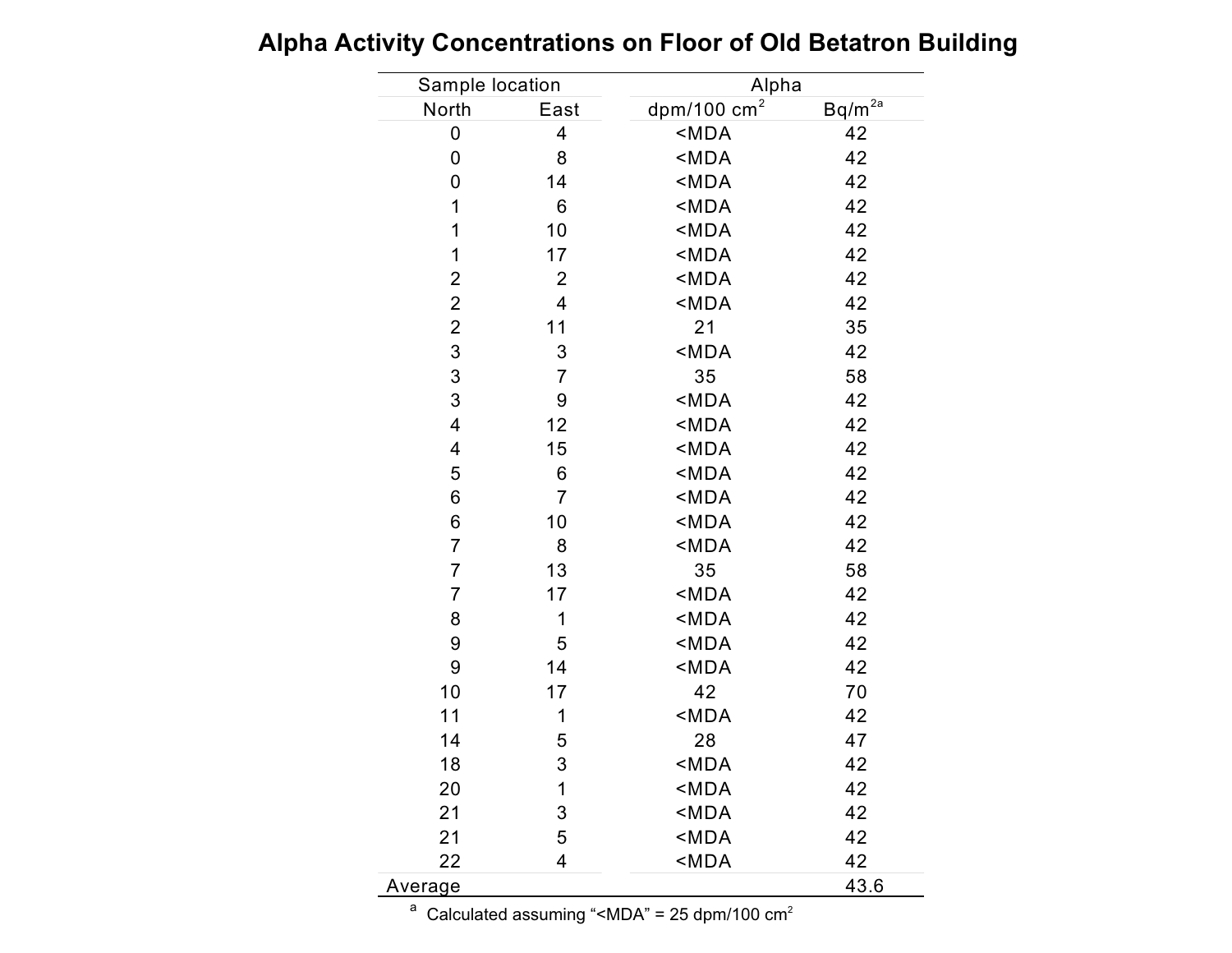### **Rate of Accumulation of Surficial Uranium During Uranium Handling Operations**

$$
R = \frac{e^{\mu t_f} \mu S(t_f)}{\sum_{i} r_i (e^{\mu t_{i2}} - e^{\mu t_{i1}})}
$$

- R  $=$  rate of accumulation of surficial uranium during uranium handling operations  $= 1,195$  Bq m<sup>-2</sup> d<sup>-1</sup>
- $S(t_i)$  $= 43.6 Bq/m^2$  $f$  = average  $\alpha$ -activity concentration on first floor of Old Betatron Building at time  $t_f$
- $t_f$  = time of ORNL survey
	- = 14,767 d (January 1, 1953–June 7, 1993)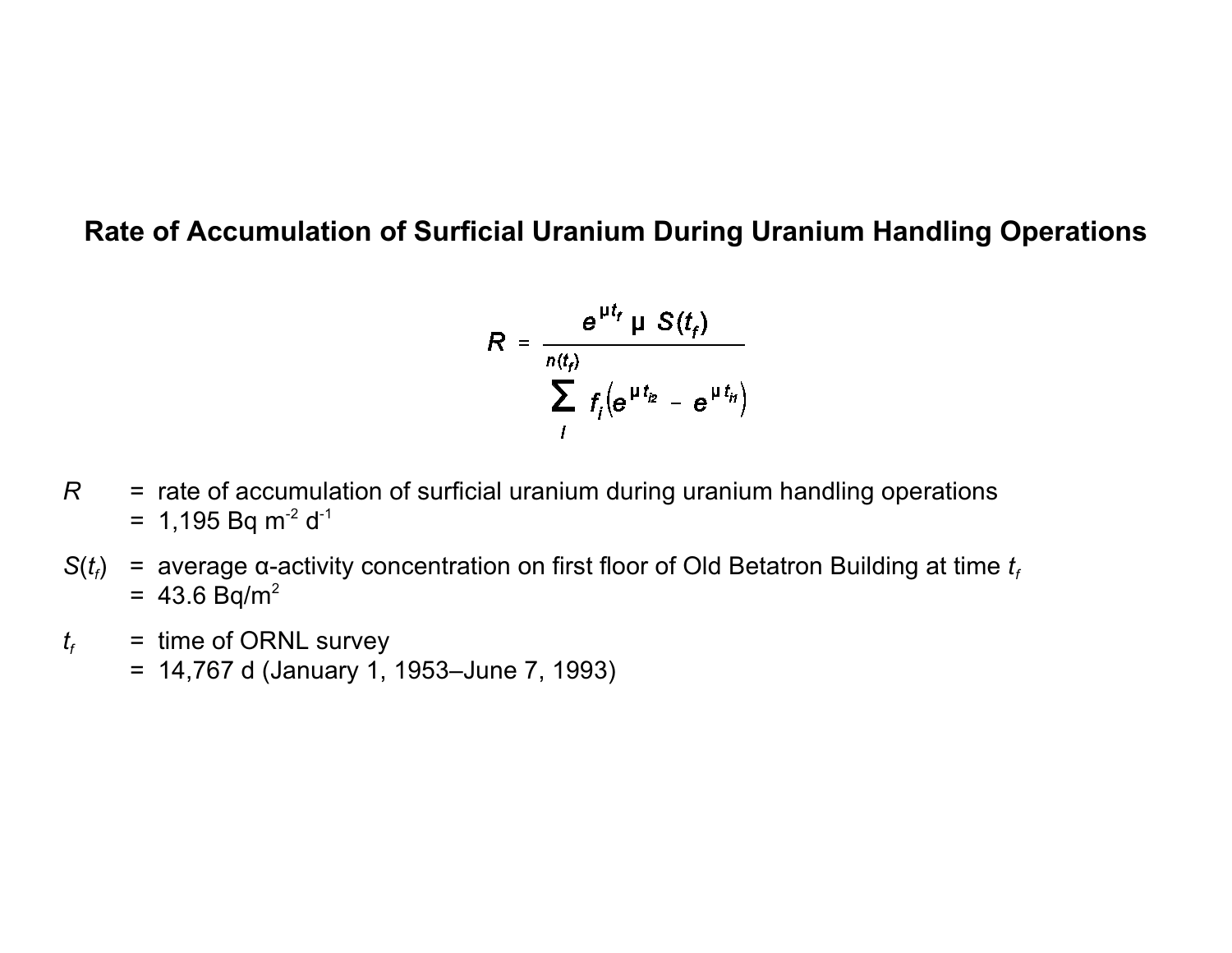#### **Airborne Uranium Activity Concentrations**

 $\chi_{\rm S}(t) = F_r S(t)$ 

- $\chi_{\rm s}(t)$  = airborne uranium activity concentration due to surficial contamination at time *t*
- $F_r$  = resuspension factor  $= 1 \times 10^{-5}$  m<sup>-1</sup>

$$
\chi_h = \frac{R}{V_a}
$$

- $x<sub>h</sub>$  = airborne uranium activity concentration due to uranium handling activities
	- $= 18.44 Bq/m<sup>3</sup>$
	- $= 1,106$  dpm/m<sup>3</sup>
- $v_{d}$  = deposition velocity of 5 µm AMAD particles
	- $= 7.5 \times 10^{-4}$  m/s
	- $= 64.8$  m/d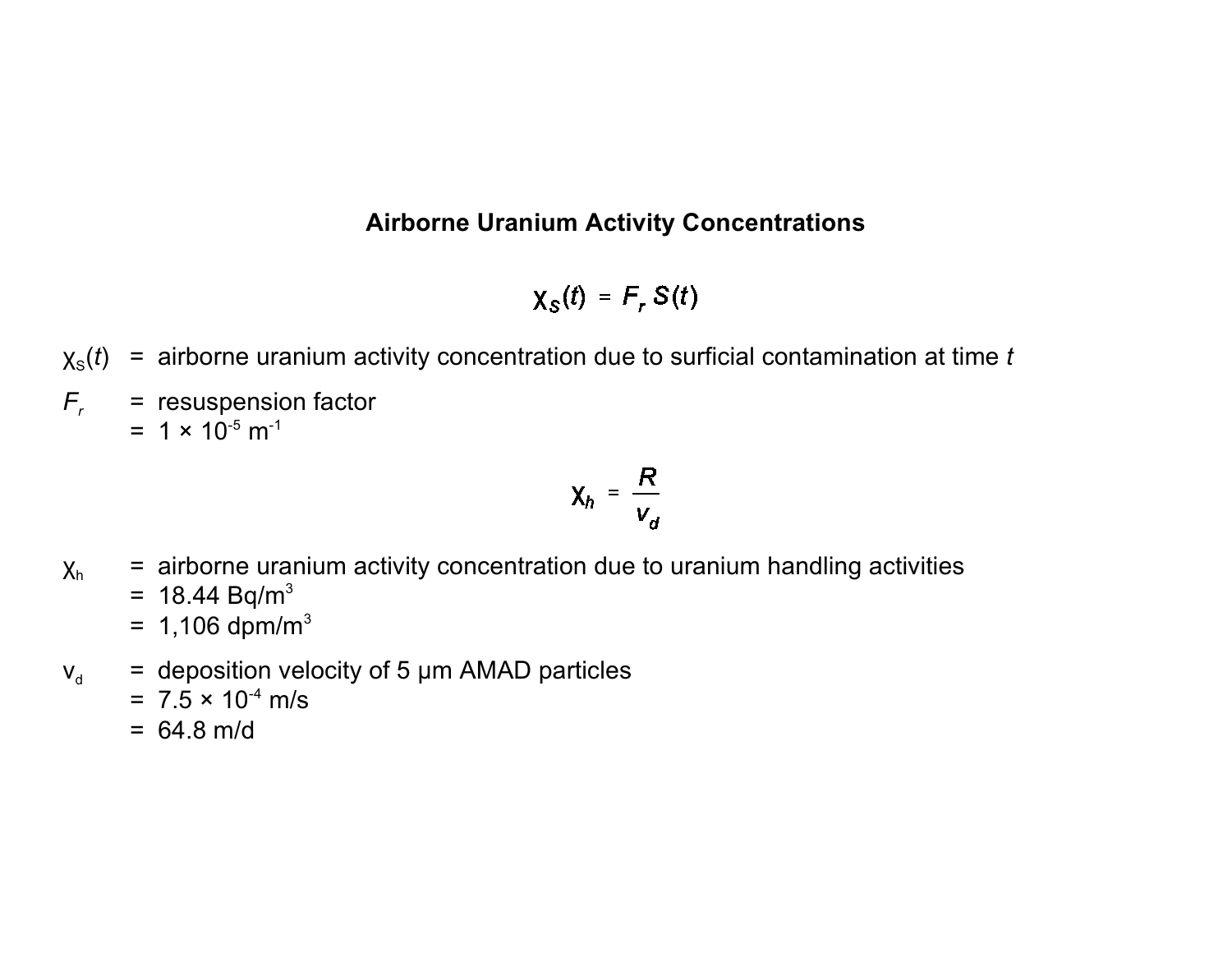|                   | U concentration |                | Intake (dpm/calendar day) |              |            |          |        |
|-------------------|-----------------|----------------|---------------------------|--------------|------------|----------|--------|
| Year              | $Bq/m^{2a}$     | dpm/100 $cm2a$ | $dpm/m^{3b}$              | Resuspension | U handling | Total    | App BB |
| 1953              | 10,119          | 6,071          | 6.07                      | 64.87        | 1,591.28   | 1,656.15 | 111.57 |
| 1954              | 27,245          | 16,347         | 16.35                     | 174.67       | 1,591.28   | 1,765.95 | 111.57 |
| 1955              | 40,657          | 24,394         | 24.39                     | 260.65       | 1,591.28   | 1,851.93 | 111.57 |
| 1956              | 51,209          | 30,725         | 30.73                     | 328.30       | 1,591.28   | 1,919.58 | 111.57 |
| 1957              | 59,402          | 35,641         | 35.64                     | 380.82       | 1,591.28   | 1,972.10 | 111.57 |
| 1958              | 64,775          | 38,865         | 38.86                     | 415.27       | 1,327.34   | 1,742.61 | 111.57 |
| 1959              | 65,559          | 39,336         | 39.34                     | 420.30       | 1,229.22   | 1,649.52 | 111.57 |
| 1960              | 66,123          | 39,674         | 39.67                     | 423.91       | 1,229.25   | 1,653.16 | 111.57 |
| 1961              | 66,682          | 40,009         | 40.01                     | 427.49       | 1,410.92   | 1,838.41 | 128.07 |
| 1962              | 71,491          | 42,895         | 42.89                     | 458.32       | 1,018.30   | 1,476.62 | 93.28  |
| 1963              | 61,489          | 36,893         | 36.89                     | 394.20       | 276.89     | 671.09   | 26.05  |
| 1964              | 49,322          | 29,593         | 29.59                     | 316.20       | 102.44     | 418.64   | 10.13  |
| 1965              | 39,887          | 23,932         | 23.93                     | 255.72       | 74.30      | 330.02   | 7.66   |
| 1966              | 31,800          | 19,080         | 19.08                     | 203.87       | 23.19      | 227.06   | 5.20   |
| 1967              | 24,902          | 14,941         | 14.94                     | 159.64       |            | 159.64   | 0.932  |
| 1970              | 11,949          | 7,169          | 7.17                      | 76.60        |            | 76.60    | 0.932  |
| 1973              | 5,733           | 3,440          | 3.44                      | 36.76        |            | 36.76    | 0.932  |
| 1976              | 2,749           | 1,650          | 1.65                      | 17.62        |            | 17.62    | 0.932  |
| 1979              | 1,321           | 793            | 0.79                      | 8.47         |            | 8.47     | 0.932  |
| 1982              | 634             | 380            | 0.38                      | 4.06         |            | 4.06     | 0.932  |
| 1985              | 304             | 182            | 0.18                      | 1.95         |            | 1.95     | 0.932  |
| 1988              | 146             | 87             | 0.09                      | 0.93         |            | 0.93     | 0.932  |
| 1991              | 70              | 42             | 0.04                      | 0.45         |            | 0.45     | 0.932  |
| 1993 <sup>c</sup> | 46              | 28             | 0.03                      | 0.29         |            | 0.29     | 0.932  |

### **Inhalation of Uranium by GSI Workers**

<sup>a</sup> Surficial activity concentration

 $^{\rm b}$  Airborne activity due to resuspension from contaminated surface

 $^{\rm c}$   $\,$  Intakes continued until July 10, 1993, the date remediation under <code>FUSRAP</code> was completed.